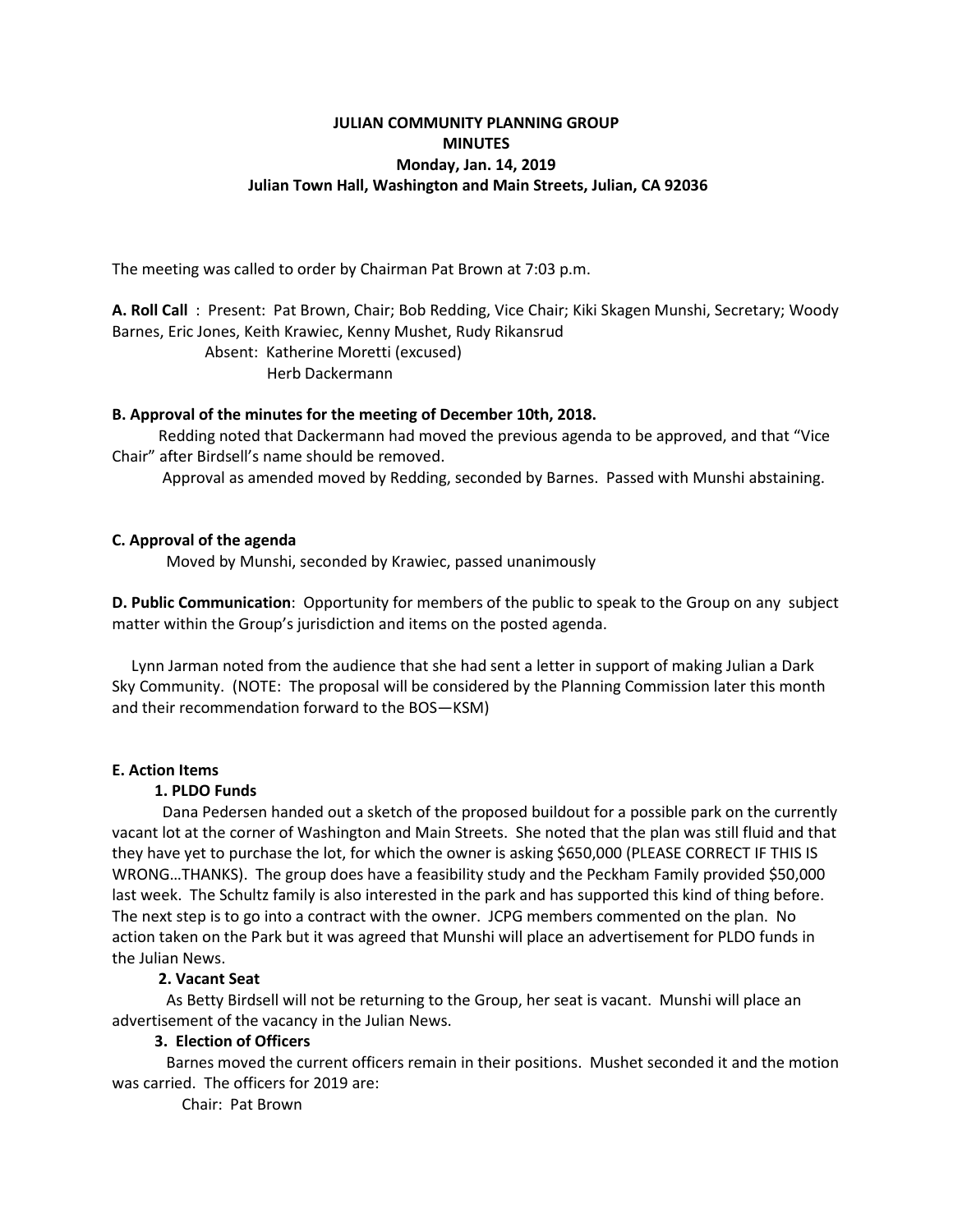Vice Chair: Bob Redding Secretary: Kiki Munshi

#### **4. Forest Management**

 Barnes said that he had not been able to address this issue but a discussion ensued about the need to prepare for the coming fire season and the probability that funds would be concentrated in northern California although the need here is also great. Barnes noted that brush was encroaching on the main highways, making some places dangerous for bicyclists. Mushet said he had called on the same subject on Banner grade and that they had come and cleaned up the brush; Mushet will call CalTrans about the Santa Ysabel grade.

#### **5. Road Maintenance**

Chairperson Brown noted that it would be good to review the list of priorities for road maintenance given the County as a number of things had been done and a fair amount of time had passed.

 Rebecca Morales said she had sent an article about Second St. to newspapers and it had appeared in the Julian News. There is now a petition to fix  $2^{nd}$  St. at the Chamber and in a month it might be time to write another letter about the situation. Discussion followed concerning increased use of  $2^{nd}$  St. and the parking situation.

#### **6. Zoning Ordinance Clean-up; Board of Supervisors, January 25th**

Munshi reported on an e-mail (already circulated to members) clarifying some aspects of the "Granny Flat" ordinance.

### **7. Ryan Cross; APN 248-060-33-00; 4381 Highway 78, Santa Ysabel, 92070; Commercial building**

Plans for an additional commercial building on Highway 78 in Wynola, next to the building with the Mountain Bakery, were circulated and discussed. As the plans were not yet final no action was taken. Chairman Brown said if they come back with final plans the JCPG can vote to waive the final site plan.

#### **F. Group Business**

### **1. Announcements and correspondence received**

None reported

### **2. Discussion items**

### **a. Post Office Box**

Brown said on consideration it might be useful to retain the PO Box and he has paid for it. It was not clear whether this was from Brown's personal funds or not. Munshi noted that the key has been changed; she will go to the Post Office to straighten this out.

### **b. Annual Training for Planning Group Members; February 2nd @ 8:30 am, Lakeside 3.**

Dackermann, Barnes, Rikansrud and Redding have already completed the training. It can be done on line. Form 700s also have to be completed and turned in.

#### **Subcommittee reports**

## **a. San Dieguito River Valley Park Citizens Advisory Committee; Friday, February 1st, 2019 (Herb Dackermann)**

Brown noted that 3 miles have been added to trails in Ramona